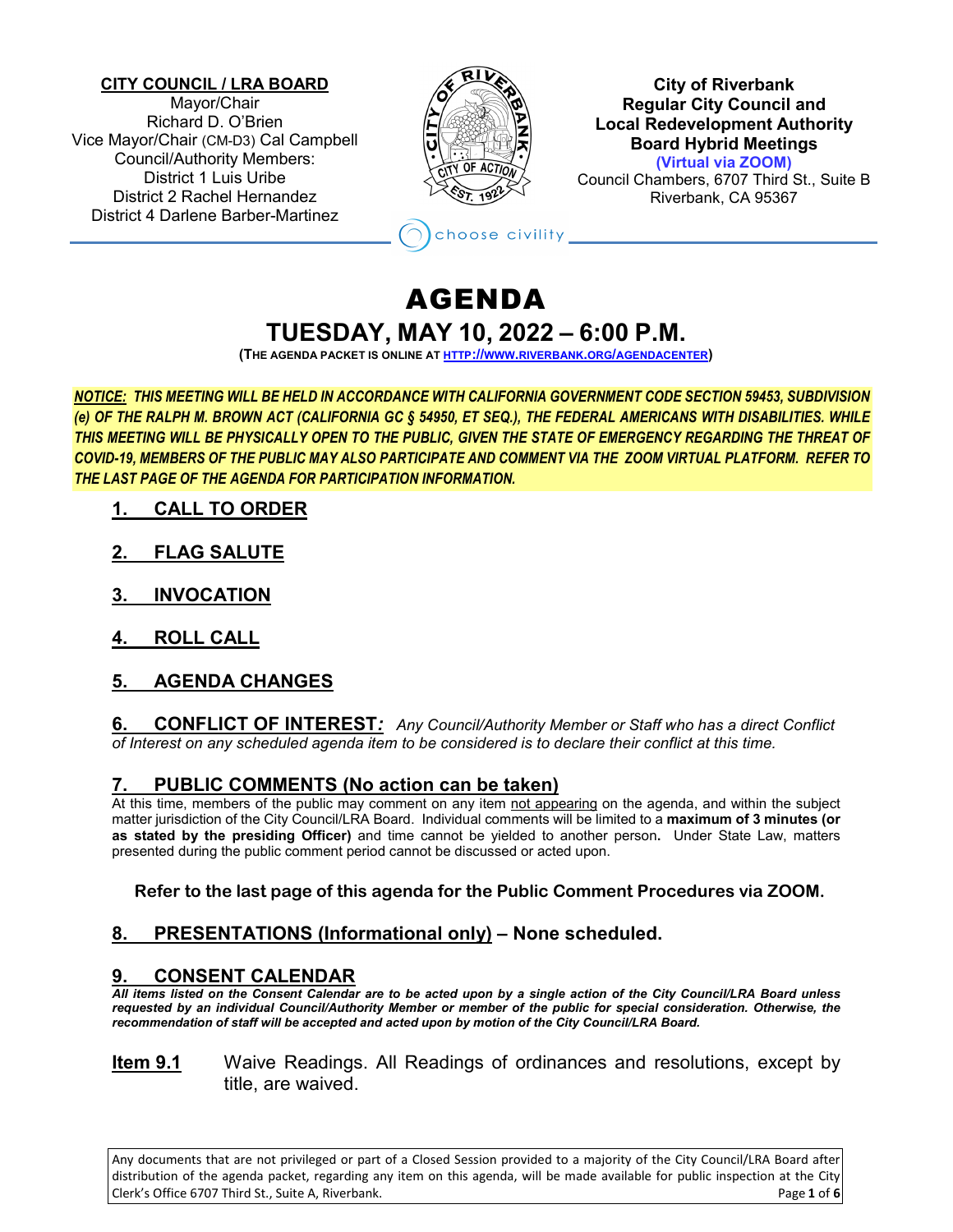- **Item 9.2** Approval of the April 26, 2022 City Council and Local Redevelopment Authority Board Minutes.
- **Item 9.3** Adopt a Resolution Approving the Transportation Development Act Local Transportation Fund (LTF) Non-Transit Claim for Fiscal Year 2021/2022 Other Purposes and Amending the Budget for the City of Riverbank to Conform to Said Claim.

#### **10. PUBLIC HEARINGS**

**Item 10.1 First Reading and Introduction by Title Only of an Ordinance Approving a Development Agreement (DA) for The Heritage Collection at Sierra Street Subdivision Development Agreement No. 03-2021 (Dept. File #21-0021) – SCM Hearthstone LLC, The Heritage Collection at Sierra Street Subdivision - 6448 Claus Road (APN 062-020-001). The project site has a General Plan Land Use Designation of Medium Density Residential (MDR) and is zoned Planned Development (PD). The adoption of a Development Agreement is exempt from environmental review because it is not a project within the meaning of Section 15378 of the State CEQA Guidelines. The Planning Commission, with a vote of 5/0 at their meeting of April 19, 2022, recommended approval of the DA to the City Council –** It is recommended that the City Council open the public hearing, accept public testimony and Introduce and Waive the First Reading of Ordinance 2022- \_\_\_, for a Development Agreement which extends the life of approved The Heritage Collection at Sierra Street Tentative Map 01-2021 relating to real property located at 6448 Claus Road (APN 062-020-001). *The Public Hearing Notice was published in the Riverbank News on April 27, 2022.*

#### **11. COMMENTS/REPORTS**

A brief report on notable attendance of a meeting or conference or other notable topics of City business shall be made. The Brown Act does not allow for discussion or action of items by the City Council/LRA Board during this time.

- **Item 11.1** Staff
- **Item 11.2** Council/Authority Member
- **Item 11.3** Mayor/Chair

#### **12. ADJOURNMENT**

• The next regular City Council meeting will be on May 24, 2022 at 6 pm.

Any documents that are not privileged or part of a Closed Session provided to a majority of the City Council/LRA Board after distribution of the agenda packet, regarding any item on this agenda, will be made available for public inspection at the City Clerk's Office 6707 Third St., Suite A, Riverbank. Page **2** of **6**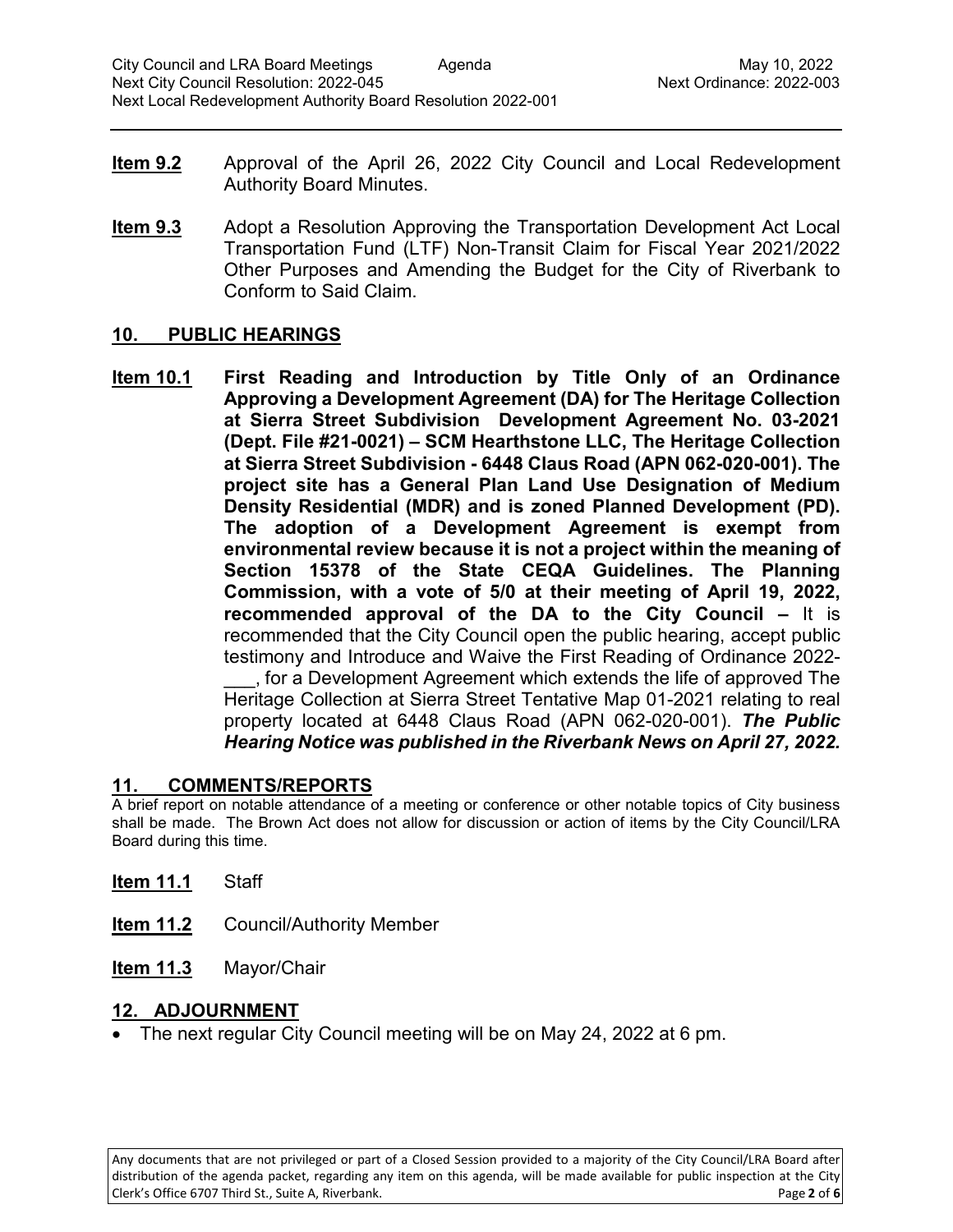#### AFFIDAVIT OF POSTING

I hereby certify under penalty of perjury, under the laws of the State of California that the foregoing agenda was posted at the meeting location, on the North City Hall public exterior bulletin board, and the City's website 72 hours prior to the meeting in accordance to the California Ralph M. Brown Act.

Posted this 5th day of May, 2022.

/s/**Kathy L. Teixeira, Interim City Clerk**

Any documents that are not privileged or part of a Closed Session provided to a majority of the City Council/LRA Board after distribution of the agenda packet, regarding any item on this agenda, will be made available for public inspection at the City Clerk's Office 6707 Third St., Suite A, Riverbank. Page **3** of **6**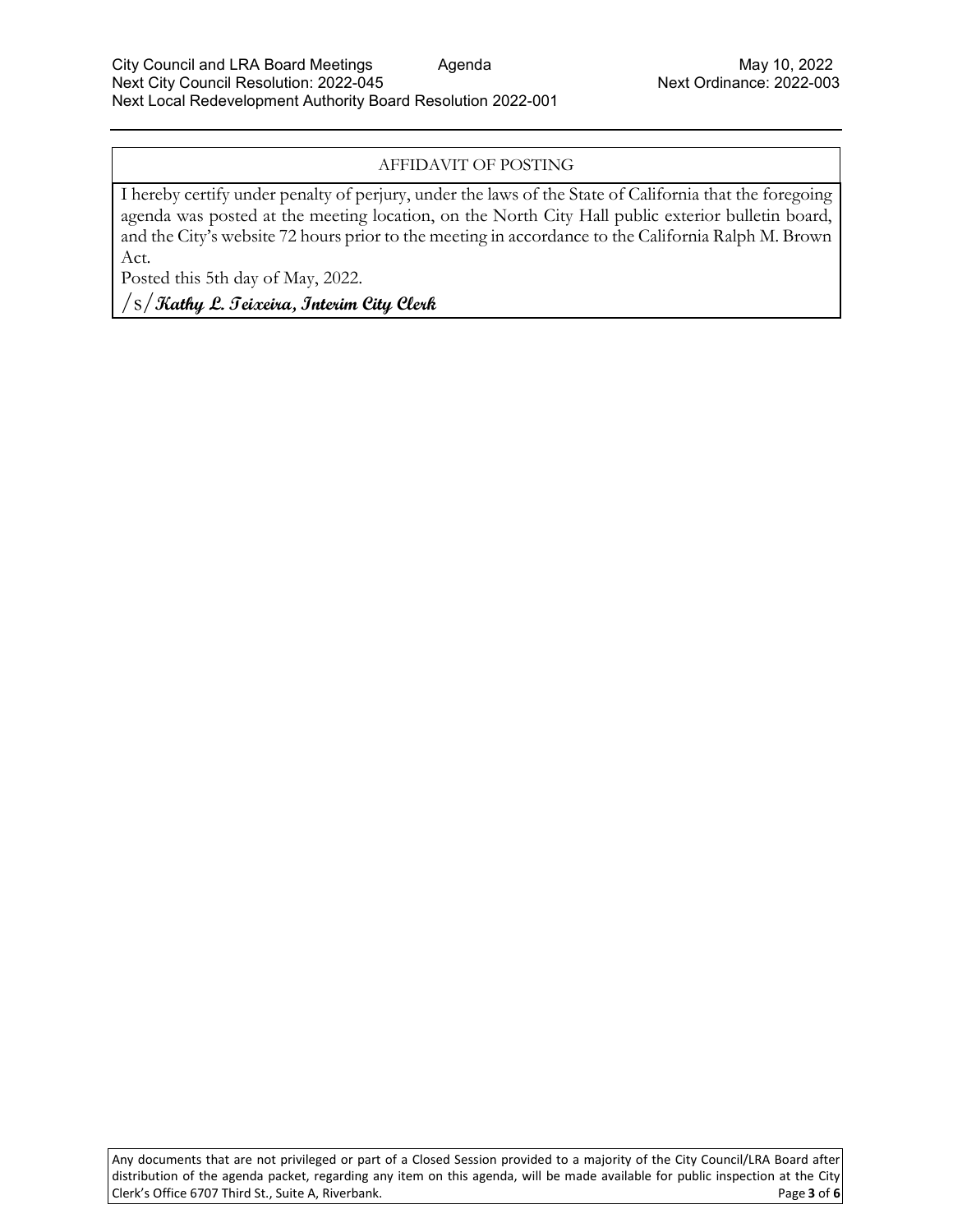# **ADA COMPLIANCE STATEMENT**

In compliance with the Americans with Disabilities Act, and the Governor's Executive Order N-29-20, the City will make every effort to make reasonable modifications or accommodations from individuals with disabilities. Contact the Administration Dept. at (209) 863-7122 or the City Clerk at [cityclerk@riverbank.org](mailto:cityclerk@riverbank.org) at least (48) hours prior to the meeting to enable the City to make reasonable arrangements for accessibility.

# **NOTICE REGARDING NON-ENGLISH SPEAKERS**

Pursuant to California Constitution Article III, Section IV, establishing English as the official language for the State of California, and in accordance with California Code of Civil Procedures Section 185, which requires proceedings before any State Court to be in English, notice is hereby given that all proceedings before the City of Riverbank City Council/LRA Board shall be in English and anyone wishing to address the Council is required to have a translator present who will take an oath to make an accurate translation from any language not English into the English language.

Any documents that are not privileged or part of a Closed Session provided to a majority of the City Council/LRA Board after distribution of the agenda packet, regarding any item on this agenda, will be made available for public inspection at the City Clerk's Office 6707 Third St., Suite A, Riverbank. Page **4** of **6**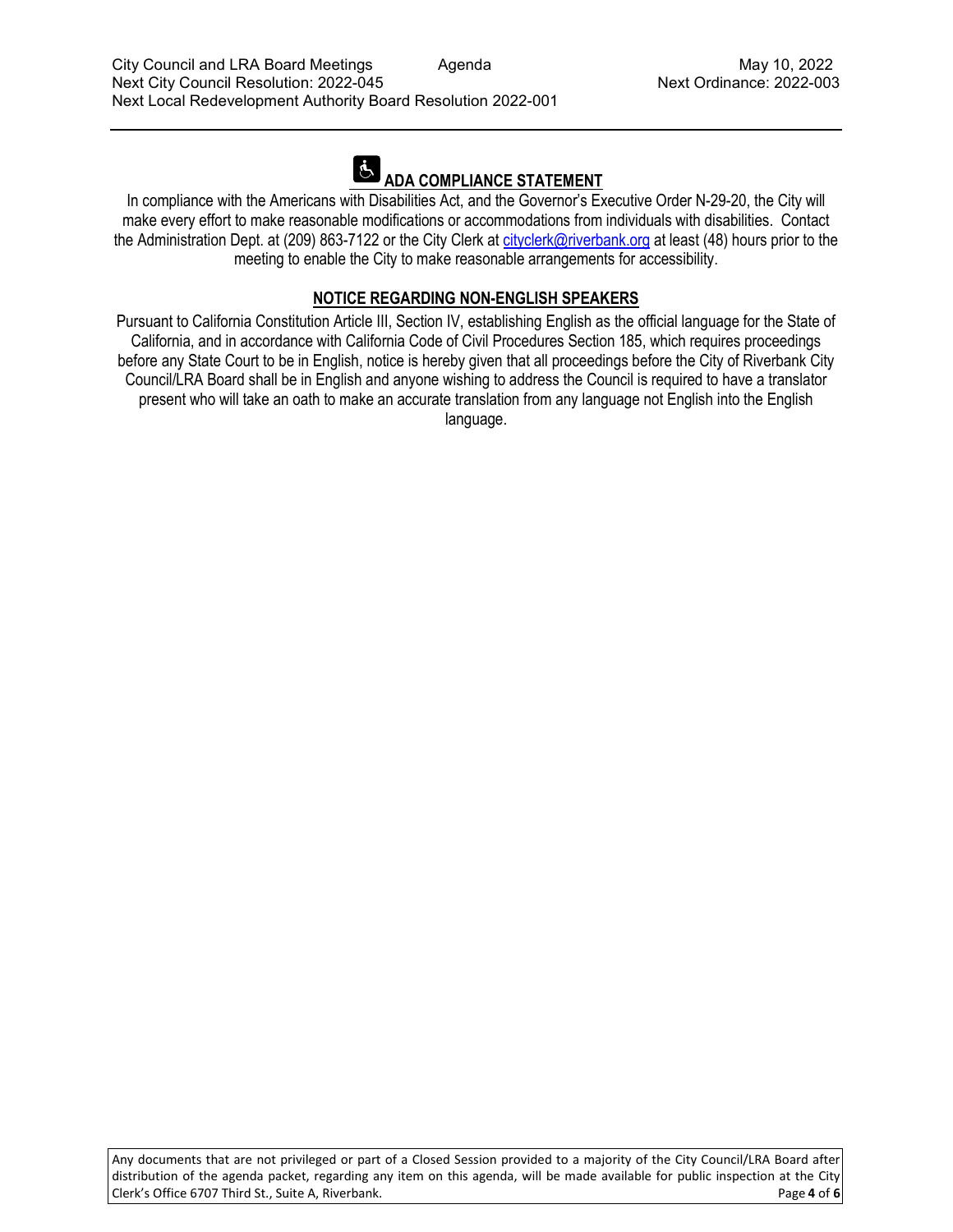

#### TELECONFERENCE/VIRUAL PLATFORM PUBLIC PARTICIPATION COMMENT PROCEDURES FOR THE HYBRID CITY COUNCIL MEETING HELD IN CONFORMANCE WITH THE BROWN ACT AS AMENDED BY SB 361

#### **PUBLIC "LIVE" VIEWING**

- Government Channels: Charter– 2 and AT&T U-VERSE 99
- YouTube Live is no longer available due to technical difficulties, which is being worked on.
- Via ZOOM Platform (See instructions below)

# SUBMITTING PUBLIC COMMENTS FOR THE RECORD

*Written comments must be received before 4:00 p.m. on the date of the meeting in order for them to be distributed to the Council prior to consideration of the matter. Written comments will not be read aloud at the meeting, but will be reported as received for the record. If you do not receive an acknowledgement of receipt within an hour of submission or by 5:00 pm, please call the City Clerk's Office at (209) 863-7198 or the Administration Dept. at (209) 863-7122.*

#### *ACCEPTABLE METHODS OF SUBMITTING COMMENTS BEFORE THE 4:00 PM DEADLINE*

- *Via Mail Service:* Mail comments to City of Riverbank, Attn. City Clerk, 6707 Third Street, Suite A, Riverbank, CA 95367. (Call 209-863-7198 / 209-863-7122 to ensure they were received.)
- *Via Email: Mail to [cityclerk@riverbank.org](mailto:cityclerk@riverbank.org) (Note: This technology is not a guaranteed method.)* 
	- Indicate Agenda Item # in the *subject line*. (Call 209-863-7198 /209-863-7122 to ensure receipt)
- *Oral Comments In-Person:* The Mayor will ask the audience if anyone wishes to comment, at that time you may approach the podium. (A Spanish language interpreter is available for assistance.)
- *Oral Comments Via Zoom:* The Mayor will announce when public comments may be made for a limit of 3 minutes on the agenda item being considered, at which time you will: **(please make sure the volume on your video device or any nearby device is turned down.)**
	- Using a computer click on the "raise hand" feature in the webinar controls. This will alert staff that you wish to speak, and you will be unmuted.
	- o Using a Phone press **\*9** to "raise the hand". This will alert staff that you wish to speak, and you will be unmuted.

**Teleconference Phone Number (This system is a backup for ZOOM technical difficulties only when providing oral comments.) If there are technical difficulties or disconnection with ZOOM while making oral comments, please immediately call the teleconference phone number (209) 863-7151 so that Council may receive your comments. Council will be waiting for your call. Thank you**

#### *JOIN THE MEETING VIA ZOOM PLATFORM*

- Join by this link: https://us02web.zoom.us/j/82779391428
- Join by accessing website[: https://zoom.us/join](https://zoom.us/join) , enter **Webinar ID:** Join by telephone:**1 669 900 9128 or 1 346 248 7799, plus Webinar ID 827 7939 1428**